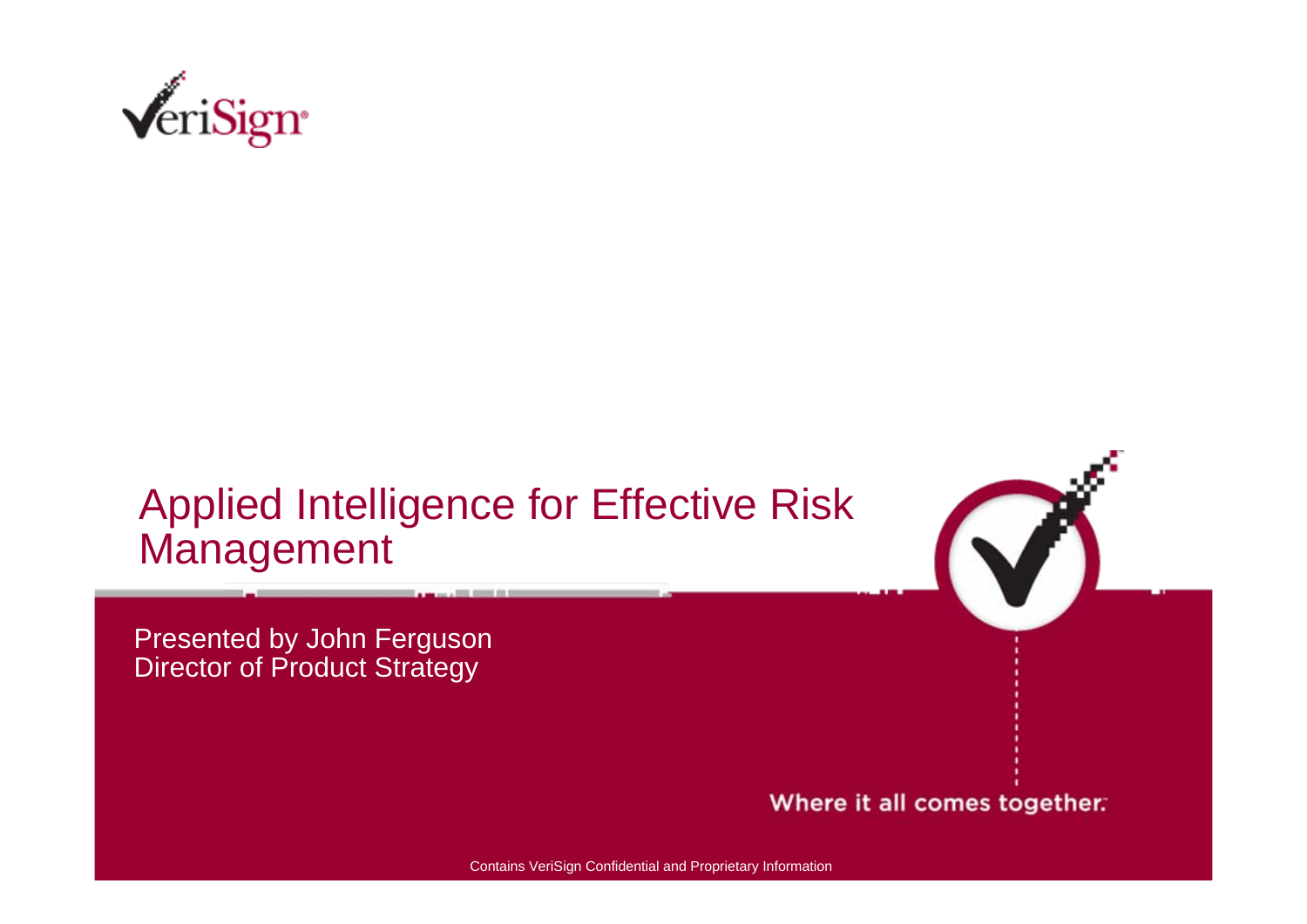# How Do We View Risk?

- $+$  Risk is the potential harm that may arise from some present process or from some future event
- + We define information security risk as the probability that a [threat](http://www.answers.com/main/ntquery;jsessionid=18k9m9m97eldb?method=4&dsid=2222&dekey=Threat&gwp=8&curtab=2222_1&sbid=lc05b) will exploit a [vulnerability](http://www.answers.com/main/ntquery;jsessionid=18k9m9m97eldb?method=4&dsid=2222&dekey=Vulnerability&gwp=8&curtab=2222_1&sbid=lc05b) and cause an [impact](http://www.answers.com/main/ntquery;jsessionid=18k9m9m97eldb?method=4&dsid=2222&dekey=Impact&gwp=8&curtab=2222_1&sbid=lc05b)
- + Risk Management: A vulnerability is not an issue per se unless a threat exploits it and causes an impact. Risk management therefore ultimately involves minimizing the impacts.





Contains VeriSign Confidential and Proprietary Information *Source: Holton, Glyn A. (2004). Defining Risk, Financial Analysts Journal.*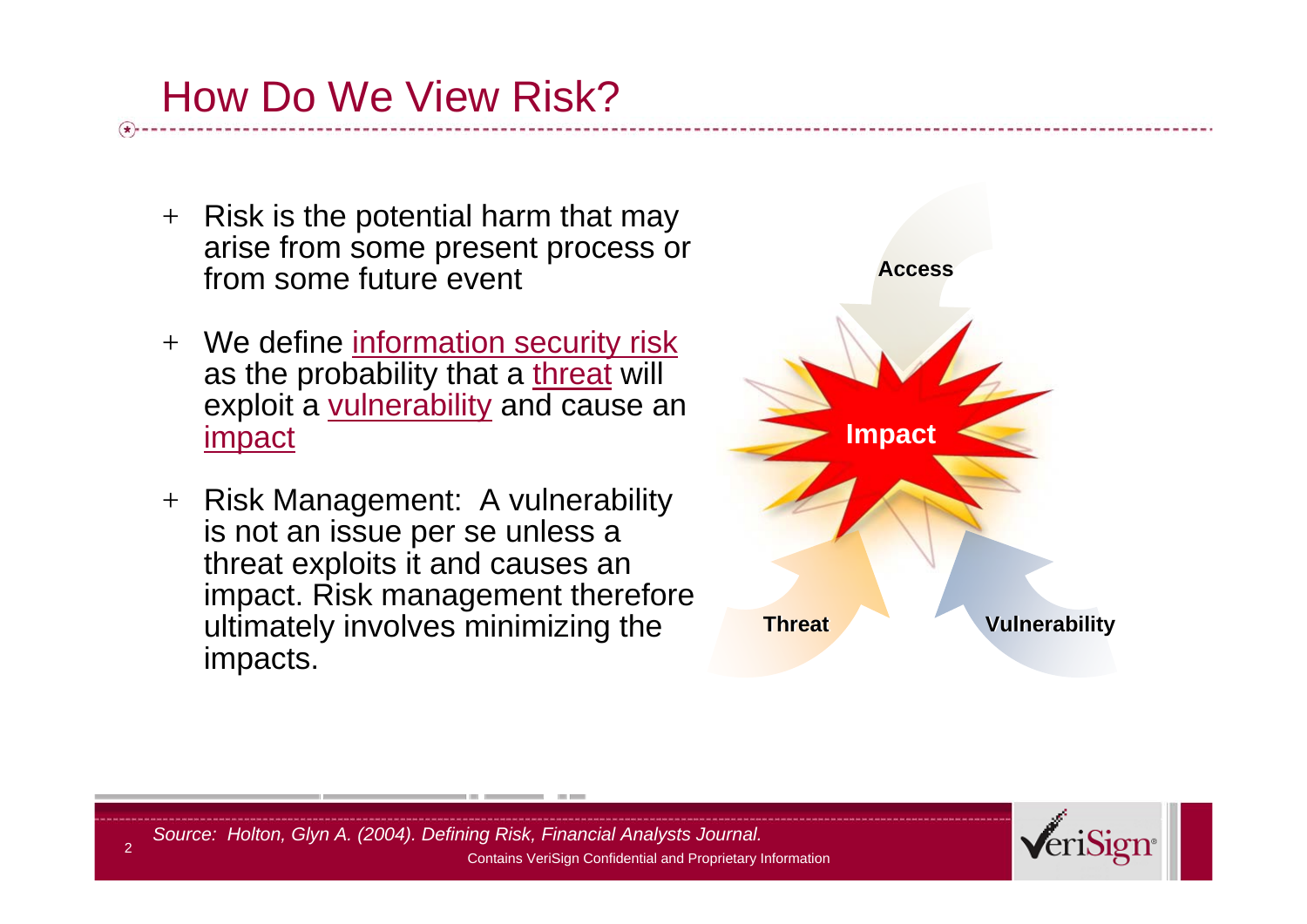## **Information Security in the Real World = Uncertain Risk**





 $\left( \frac{1}{2} \right)$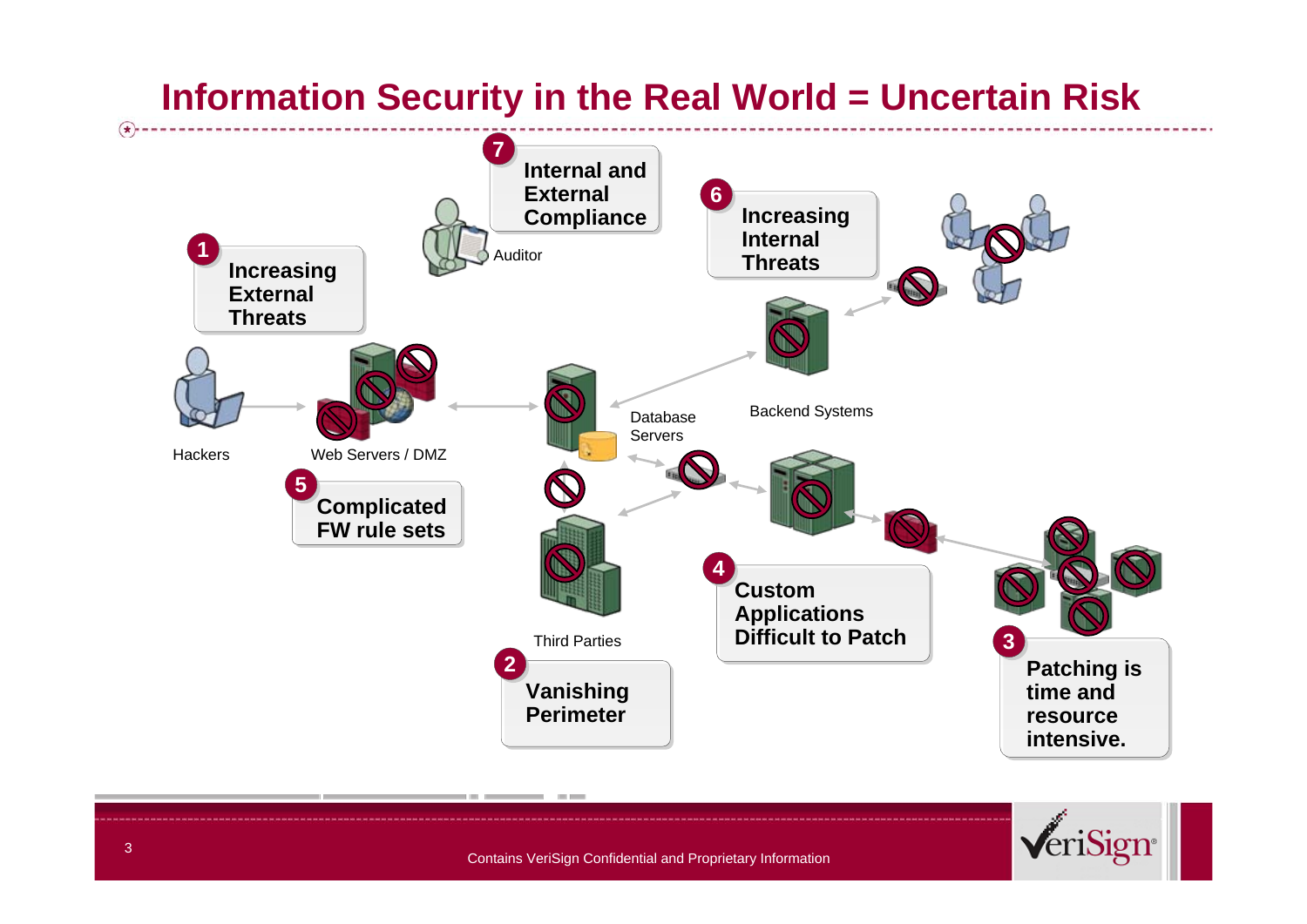## *Some questions to ask:*

- 1. Do you know your current level of risk exposure? Is it improving or getting worse?
- 2. Can you identify your top security risks including which assets are at risk and top violations?
- 3. How susceptible are you to the latest worm or virus outbreak?
- 4. Are you in compliance with your documented security policies?
- 5. How effective are your security initiatives and investments?

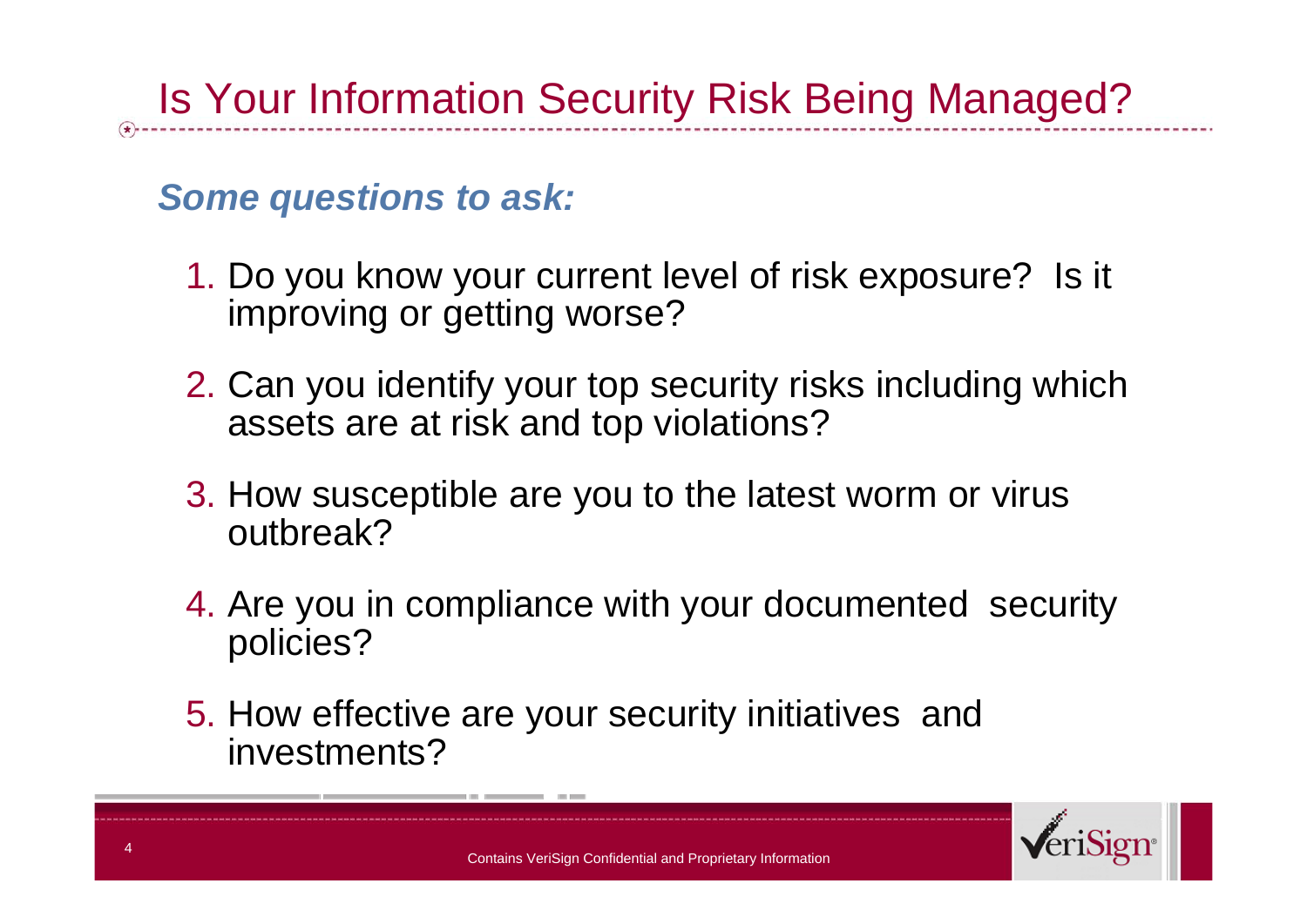# Risk Management Methodology



- $+ \,$  Point in time projects
- + Disparate activities in unconnected silos
- + Extremely labor intensive
- $+$  Multiple outputs with  $$ little context
- + Decision-making is extremely difficult and highly reactive



 $\left( \frac{1}{2} \right)$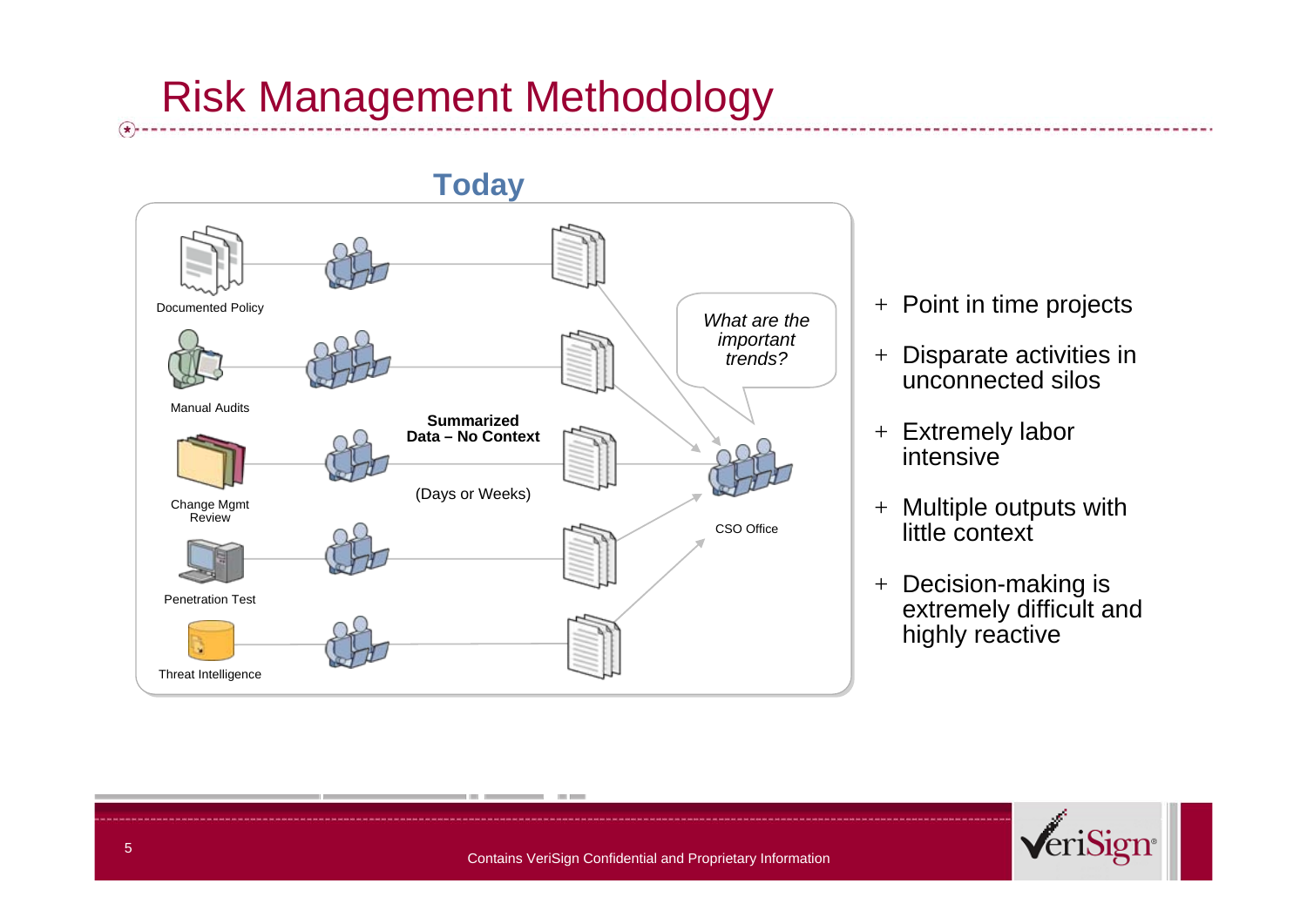# Risk Management Methodology



#### **What it Can Be**

- + Information gathered in real time
- + Information consolidated from various sources
- + Analysis dynamically generated with minimal labor
- $+$ Consolidated Analysis
- + Better, more proactive decision-making



 $\left( \frac{1}{\mathbf{X}}\right)$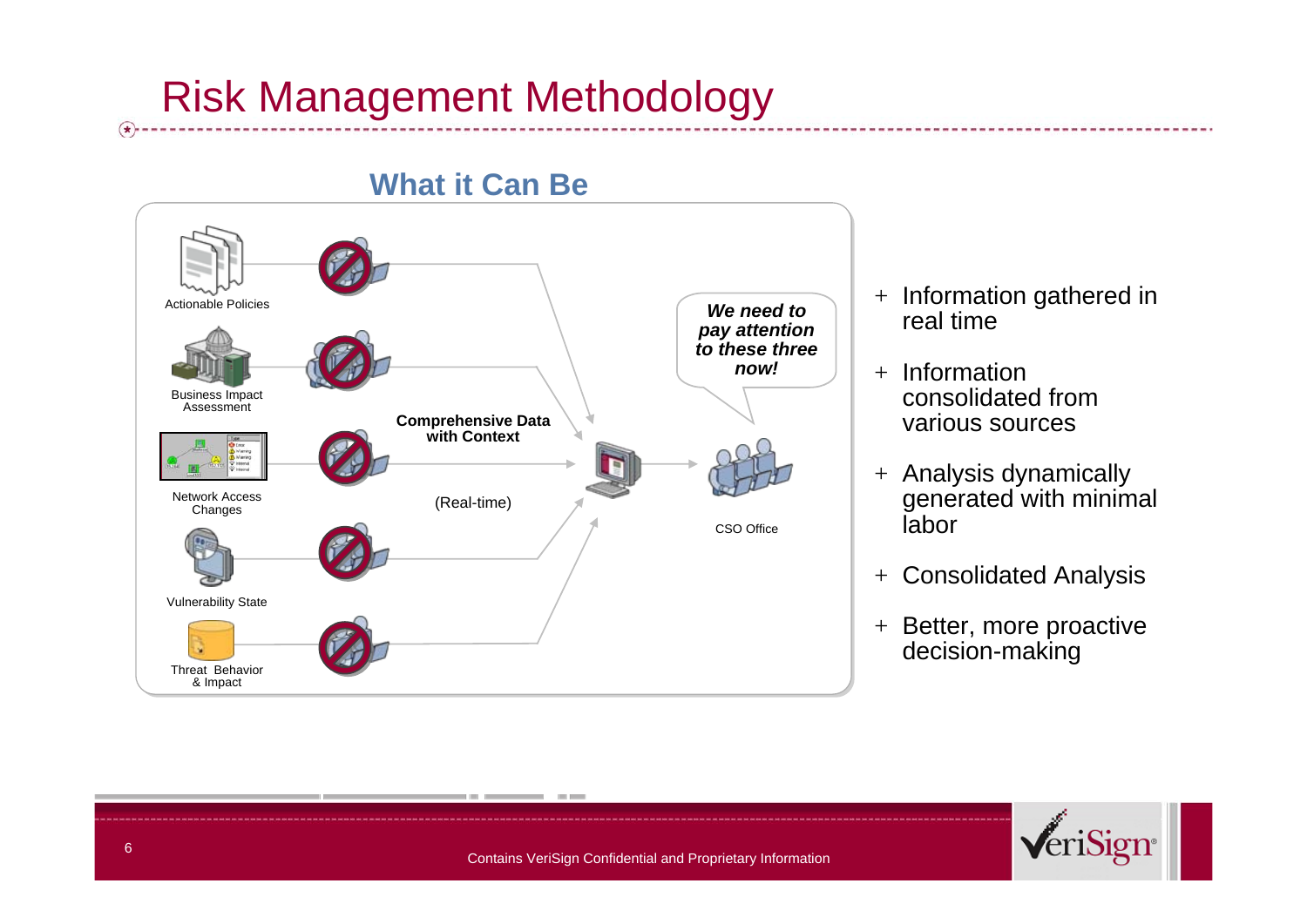### **A risk-based approach**

- +*Quantifies* asset value to the business
- $+$ *Identifies* likely attack sources and access paths;
- +Helps *Visualize* business-impact view of threats and vulnerabilities
- $+$  *Addresses* compliance requirements with regulations such as Sarbanes-Oxley, HIPAA, Gramm-Leach-Bliley, Basel II, etc.

### **Effective risk management**

- $+$ Integrates security intelligence to *identify* threats
- $+$ Maps risk prioritization based on asset values to *quantify* risk
- $+$ Adheres corporate information security policies, procedures, and standards
- $+$  Allows organizations to *visualize* impact before and after network and system changes and once newly discovered vulnerabilities or threats are identified

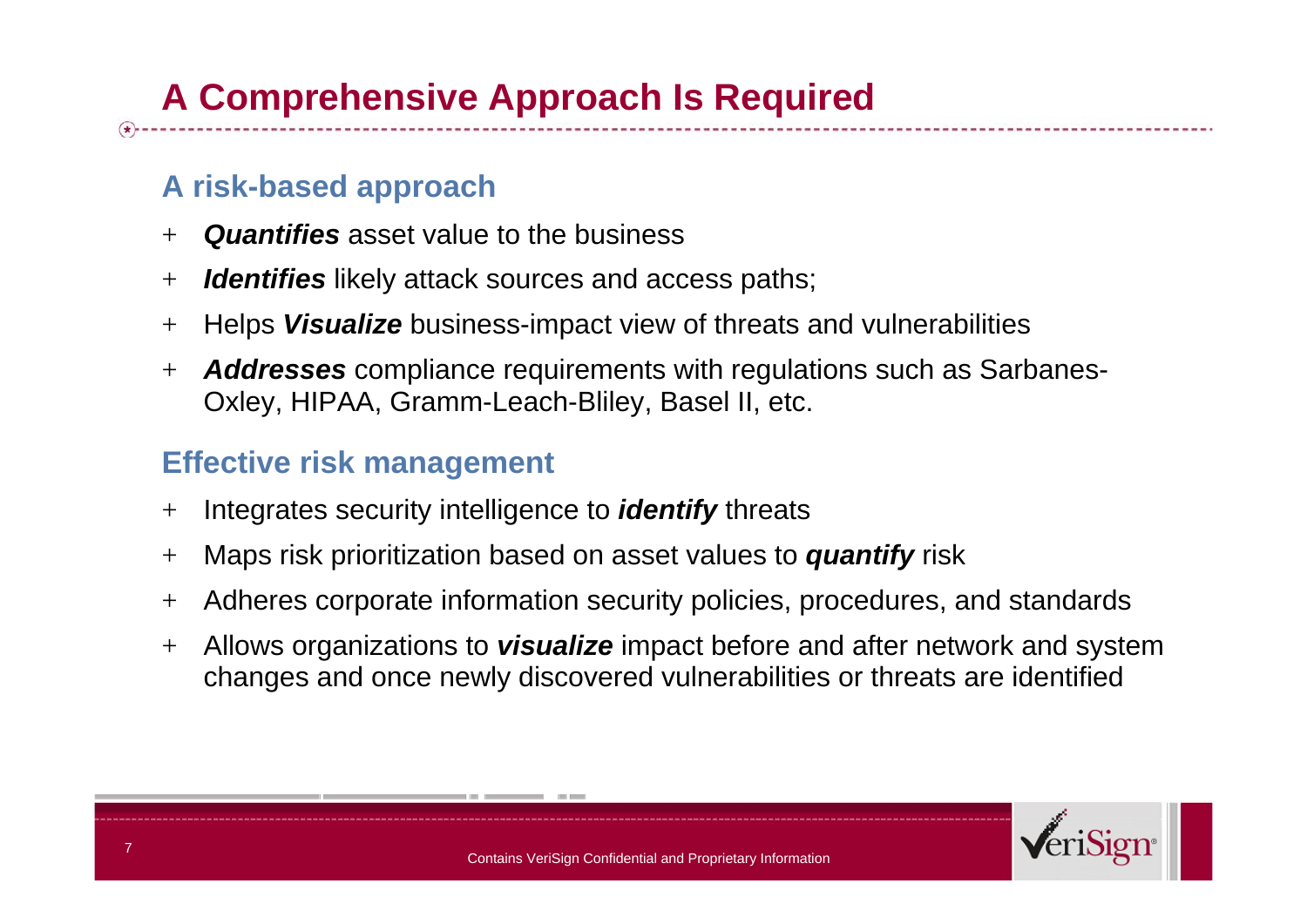*VeriSign Introduces the first Comprehensive Service to Help Enterprises Identify, Visualize and Quantify Information Security Risks in order to Make Better Operational and Financial Decisions.*

By taking a holistic view of threats, vulnerabilities, network access policies, and potential business impacts, the service allows customers to dynamically generate a risk score including financial impacts, to simulate and model the effects of changes, and to measure compliance with both internal and external policies and regulations.

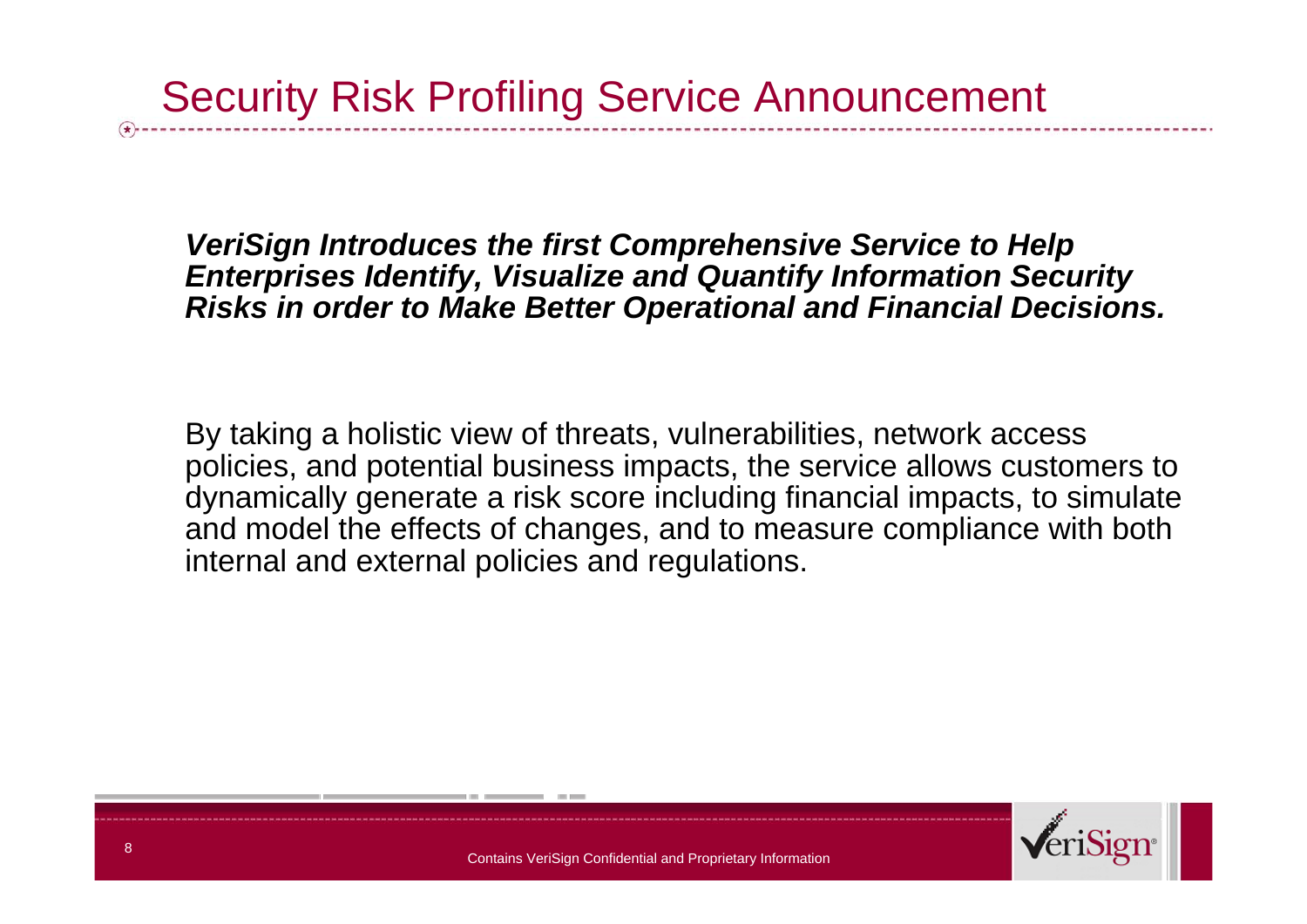# VeriSign and SkyBox Security

**VeriSign delivers world class services to enterprise customers by leveraging industry-leading technology, trained, experienced experts, structured processes, and unique intelligence.**



- $+$  Global Security Consultants that perform hundreds of annual risk and compliance assessments
- $+$  MSS service and delivery model that dramatically simplifies implementation and ongoing management
- $+$  Unique ability to identify and understand evolving threats including iDefense Security Intelligence
- $+$  Leverages Atlas infrastructure that supports .com and .net
- $+$ Best-in class Security Portal



- + Recognized industry-leading technology with a variety of unique capabilities including:
	- The ability to take feeds from a variety of technologies and vulnerability management tools
	- Sophisticated modeling, simulation, and visualization capabilities
	- Modules designed to track compliance with best standards and with a number ofgovernment and industry regulations

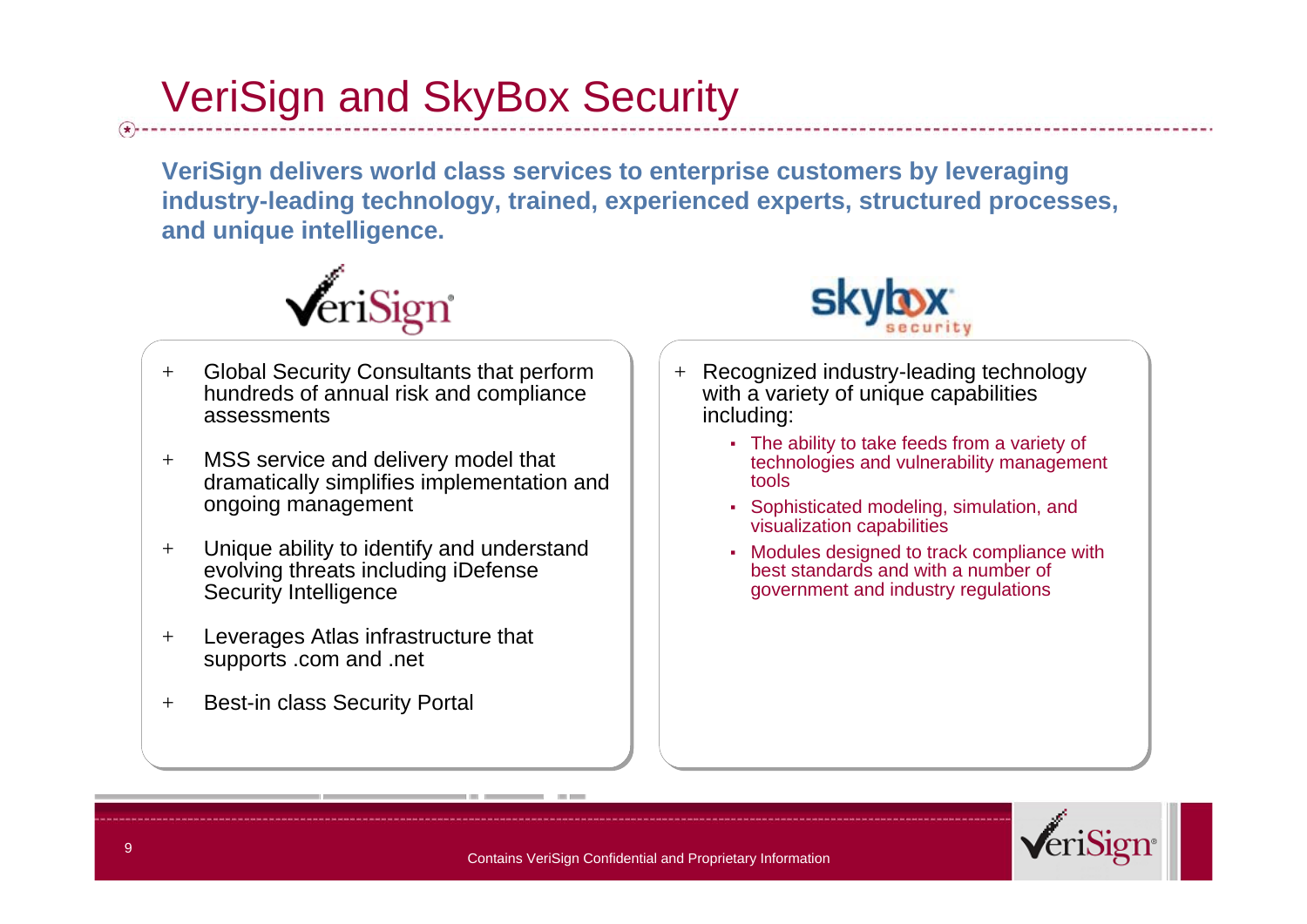# VeriSign Approach to Risk Management

#### **VeriSign Security Consulting**

#### **Policy and Risk Level Baseline**

- + Start with Best Practices Policy
- + Add custom policy rules
- + Identify critical applications, connectivity, and business impact values

**VeriSign iDefense Security Intelligence Services**

#### **Model**+ Proposed network rule changes + System updates and changes, e.g. patches  $+$  Attack simulations  $\overline{\phantom{a}}$ and new **Analyze Business Risk**+ Link operational changes to potential business impacts + Deny or accept risk for compliance reporting and alerting **VeriSign Managed Security Services**

#### $+$  Audit results relative to internal standards and regulatory requirements

#### **VeriSign Managed Security Services**



vulnerabilities

+ Determine new exposures and

changes in risk levels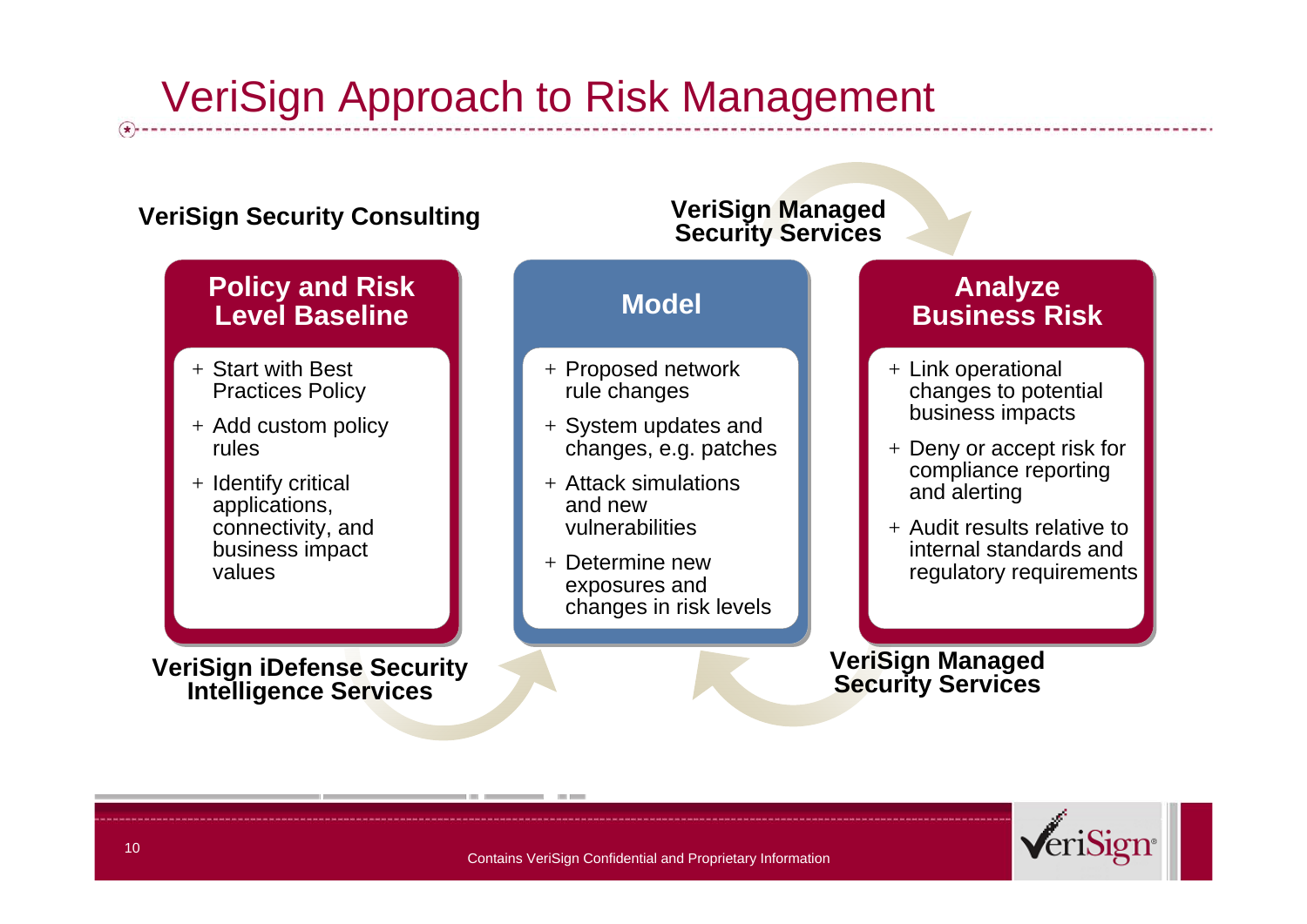## Question 1a. Do you know your current level of risk exposure?



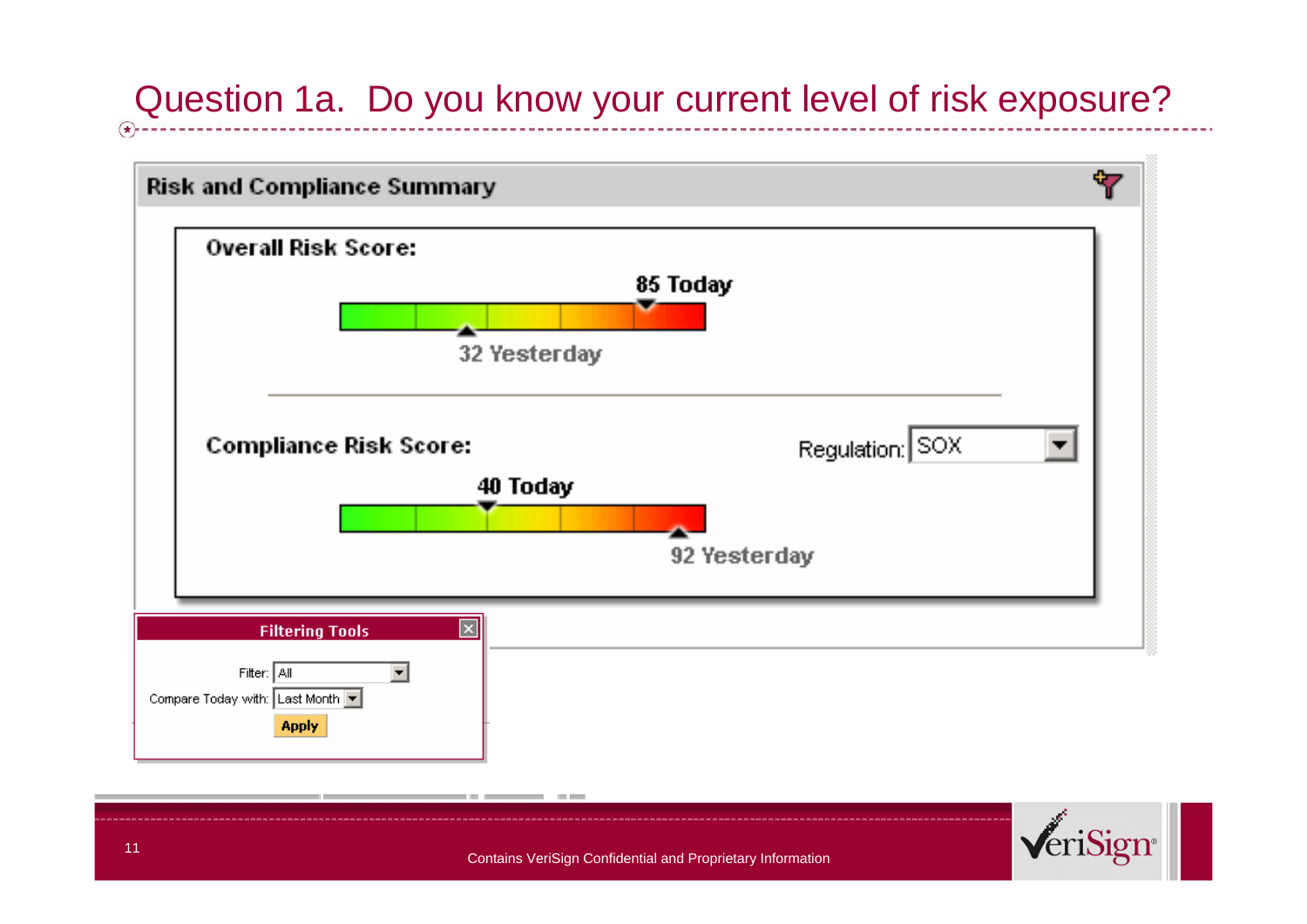# Question 1b. Is it improving or getting worse?







Contains VeriSign Confidential and Proprietary Information

 $\circledast$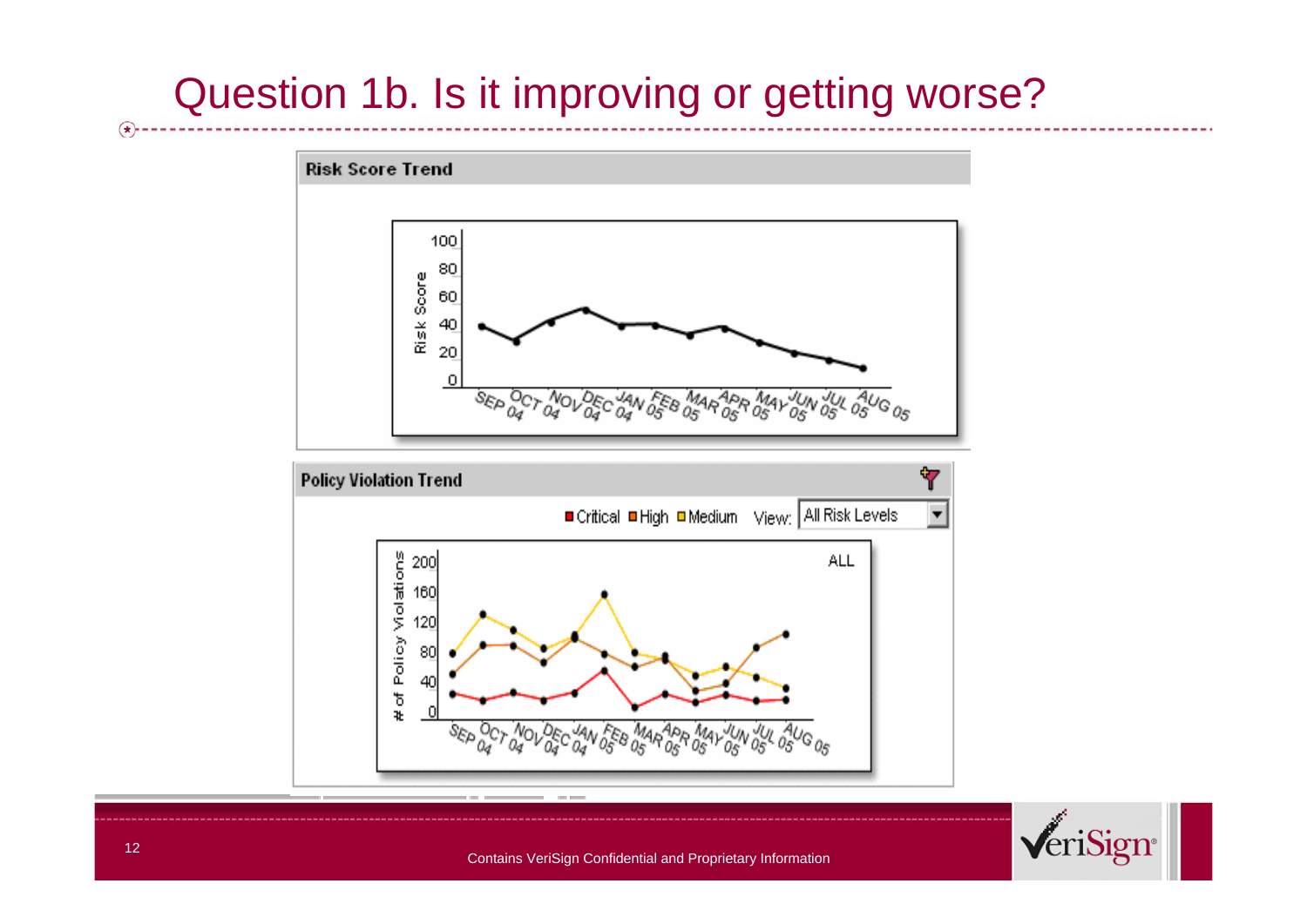## 2. Can you identify your top security risks?

| Ÿ<br><b>Top Risk Contributors</b> |                   |  |  |  |  |
|-----------------------------------|-------------------|--|--|--|--|
| Asset                             | <b>Risk Score</b> |  |  |  |  |
| Firewall Systems                  | 98                |  |  |  |  |
| Production DB                     | 97                |  |  |  |  |
| Web Servers                       | 95                |  |  |  |  |
| Customer Data Store               | 94                |  |  |  |  |
| DYNAMIC-UDP                       | 76                |  |  |  |  |
| Deny protocol                     | 44                |  |  |  |  |
| <b>ICMP</b>                       | 41                |  |  |  |  |
| Outbound NETBIOS                  | 38                |  |  |  |  |
| NETBIOS SMB-DS                    | 37                |  |  |  |  |
| Inbound TCP                       | 12                |  |  |  |  |





€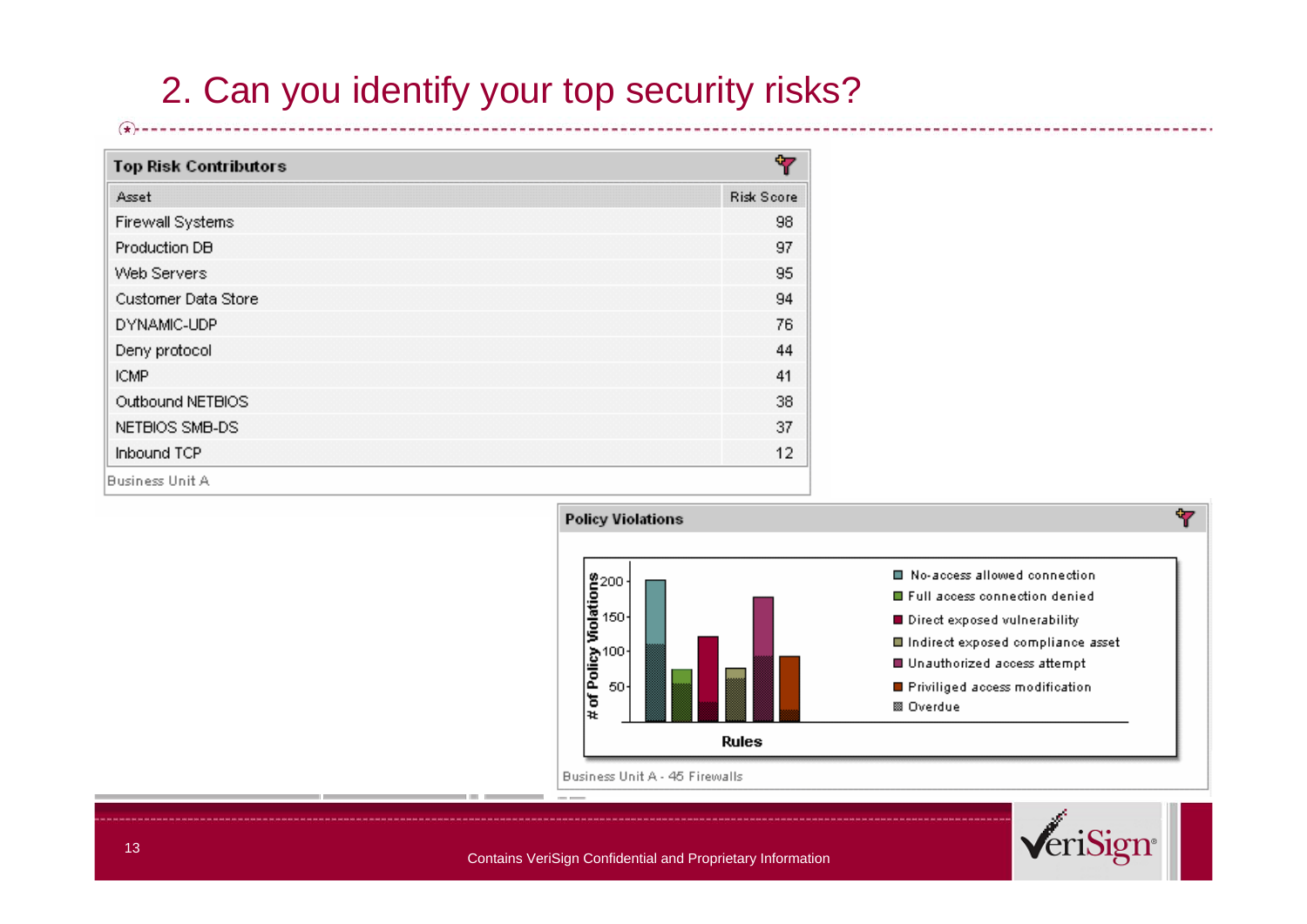### 3. How susceptible are you to the latest worm or virus outbreak?

#### **Exposed Vulnerabilities Report**



| Severity | Exposed |          | <b>Not Exposed</b> |           |          |                |       |
|----------|---------|----------|--------------------|-----------|----------|----------------|-------|
|          | Direct  | Indirect | Inaccessible       | Potential | Excluded | <b>Unknown</b> | Total |
| Critical | 8       |          | 16                 |           |          |                | 25    |
| High     | 0       |          | 8                  |           | 15       |                | 29    |
| Medium   | 14      |          | 10                 |           | 26       | 20             | 70    |
| Low      | 20      |          | 18                 |           | 13       | 15             | 66    |
| Info     |         |          | 8                  |           |          |                | 15    |
| Total    | 49      |          | 60                 |           |          |                | 205   |

Skybox ID: SBV-00262 CVE: CVE-2000-0886 Discovery method: Scanned by: Severity: High Host Achievements: Control (LIMITED) Description: HS 5.0 allows remote attackers to execute arbitrary commands via a malformed request for an executable file whose name is appended with operating system commands, aka the "Web Server File Request Parsing" vulnerability.







Contains VeriSign Confidential and Proprietary Information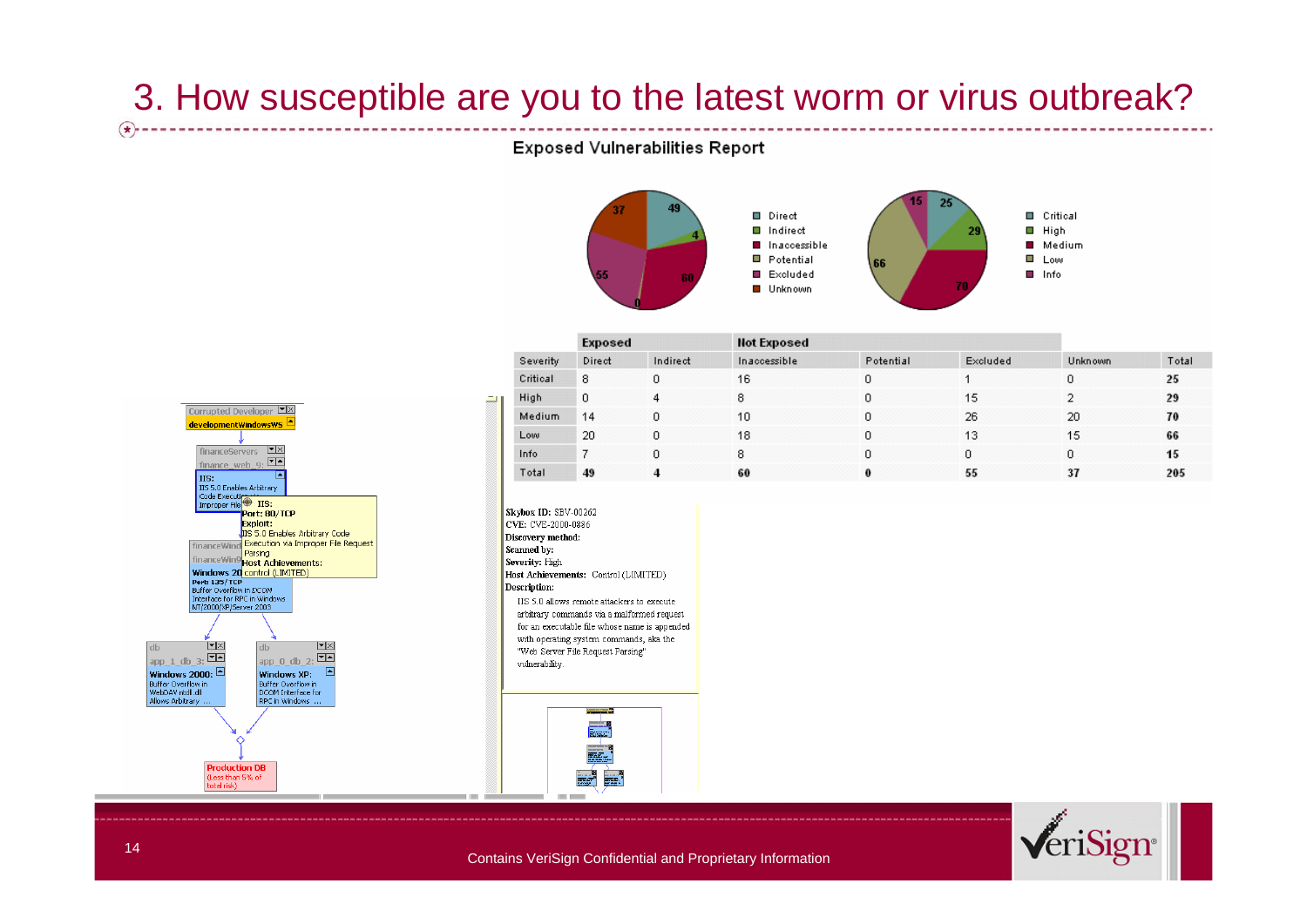## 4. Are you in compliance with your documented security policies?

#### 1. Access Policy Compliance - Summary

Number of Rules in the scope: 22.

Policy success rate: 86% of the rules are compliant with Policy (19 rules out of 22).

Total number of Policy violations: 3 Rules.

Number of critical Policy violations: 0 Rules.

Number of Access Queries: 0 Rules.

Last calculation time of the Policy: Thu Oct 20 14:36:08 EDT 2005.

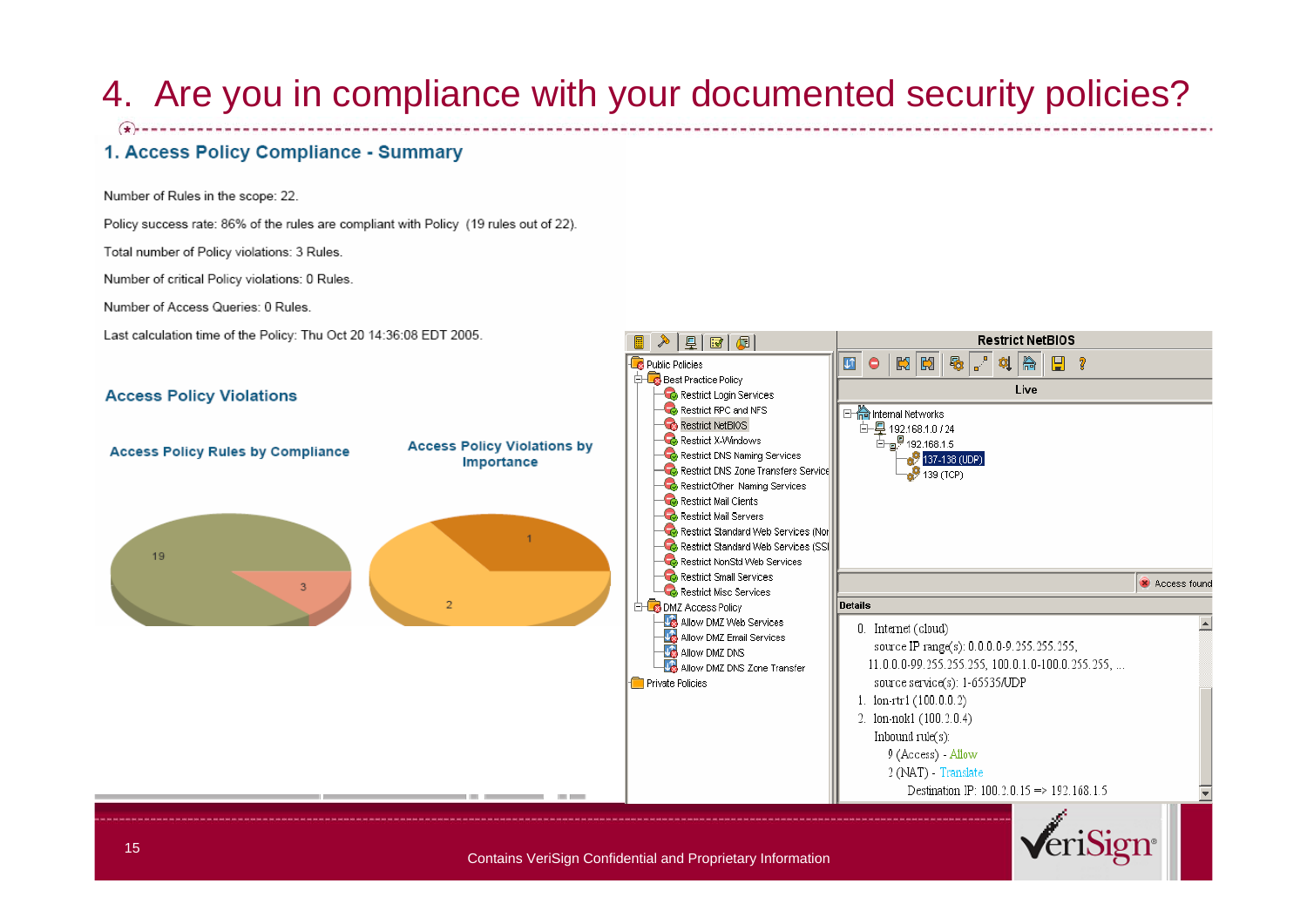

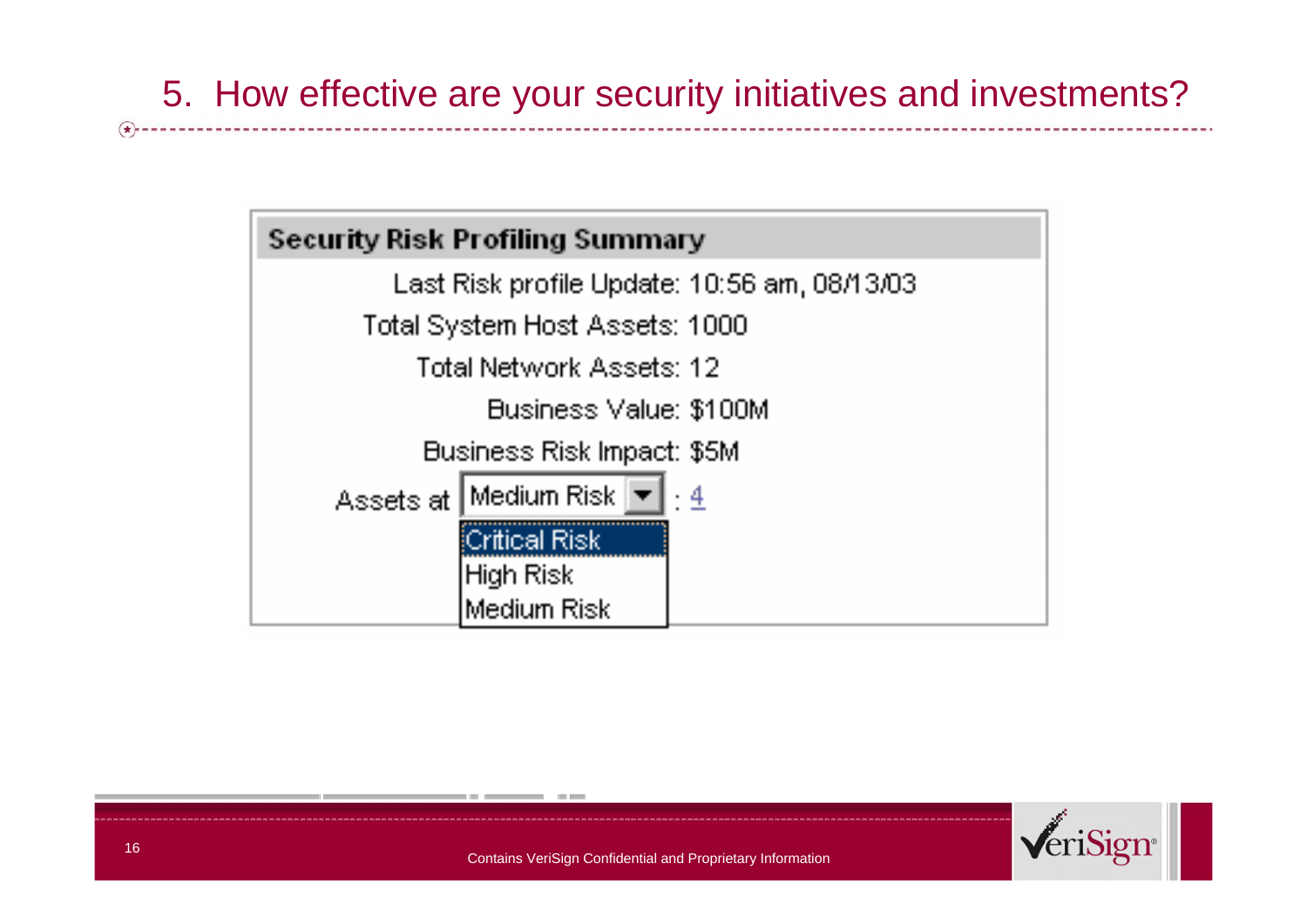# Security Risk Profiling Service

*The service leverages industry-leading technology from Skybox Security and includes:*

### **Automated IT security modeling**

• To gain a complete network view that includes location of assets and all associated access paths.

### **Simulation and Visualization**

•To understand the impact of and better prepare for potential threats.

### **Business impact analysis and risk metrics**

• To help quantify the financial and operational impacts to help prioritize activities.

### **Early warning analysis**

• To immediately identify and understand the impact of threats as they emerge.

### **Regulatory compliance risk management**

• To understand whether you are in compliance with internal policies and external regulations.